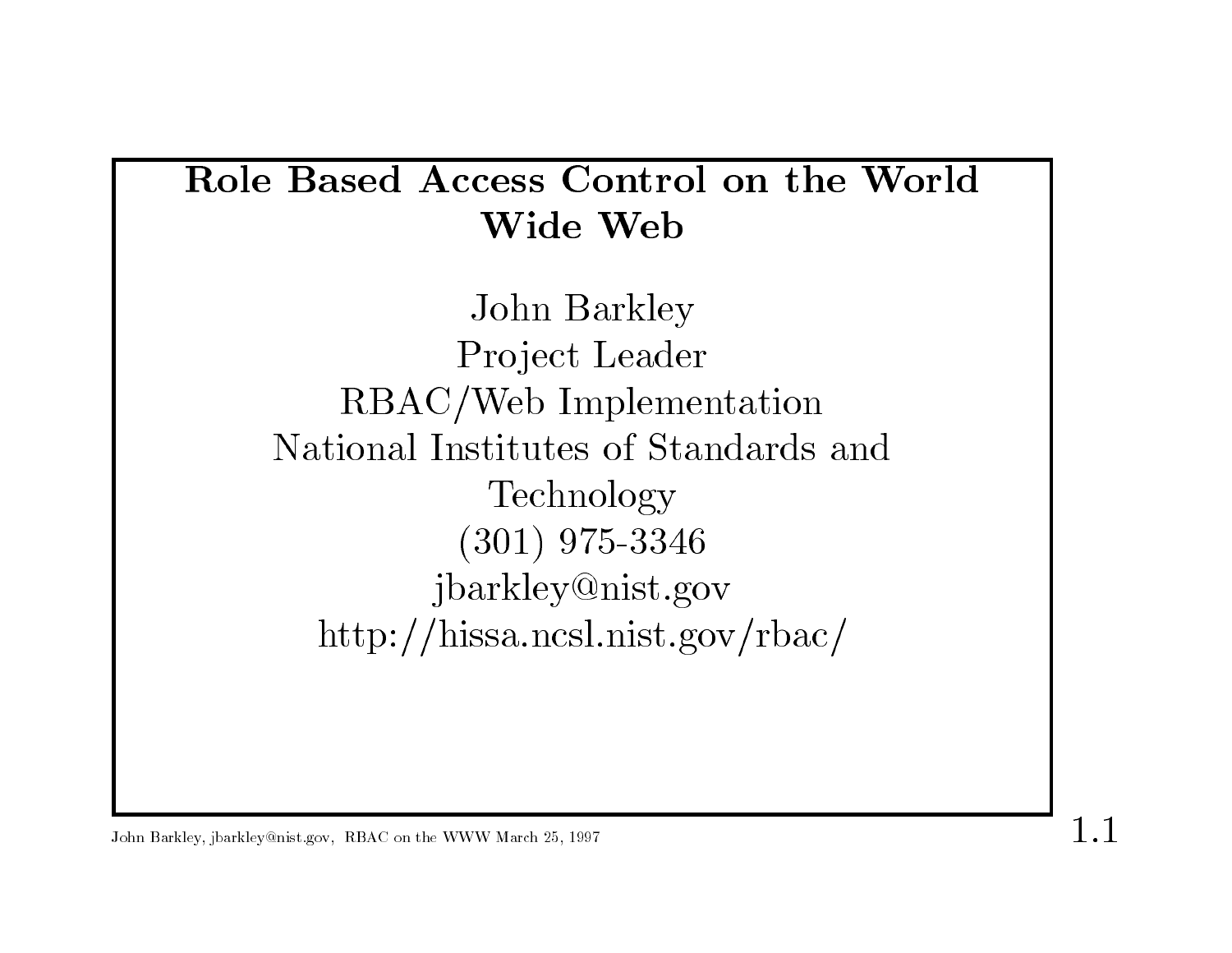# RBAC on the WWW

## Problem:

- Problem:<br>• Administrators view organizations in terms of Administrators view organ<br>individuals and their roles. • Administrators view organizations in terms of<br>individuals and their roles.<br>• Access to the WWW is enforced by group and
- Access to the WWW is enforced by group and access control list (ACL) mechanisms.
- access control list (ACL) mechanisms.<br>• Administrators must map their organizational access control ist (AOD) if<br>Administrators must map<br>view to these mechanisms.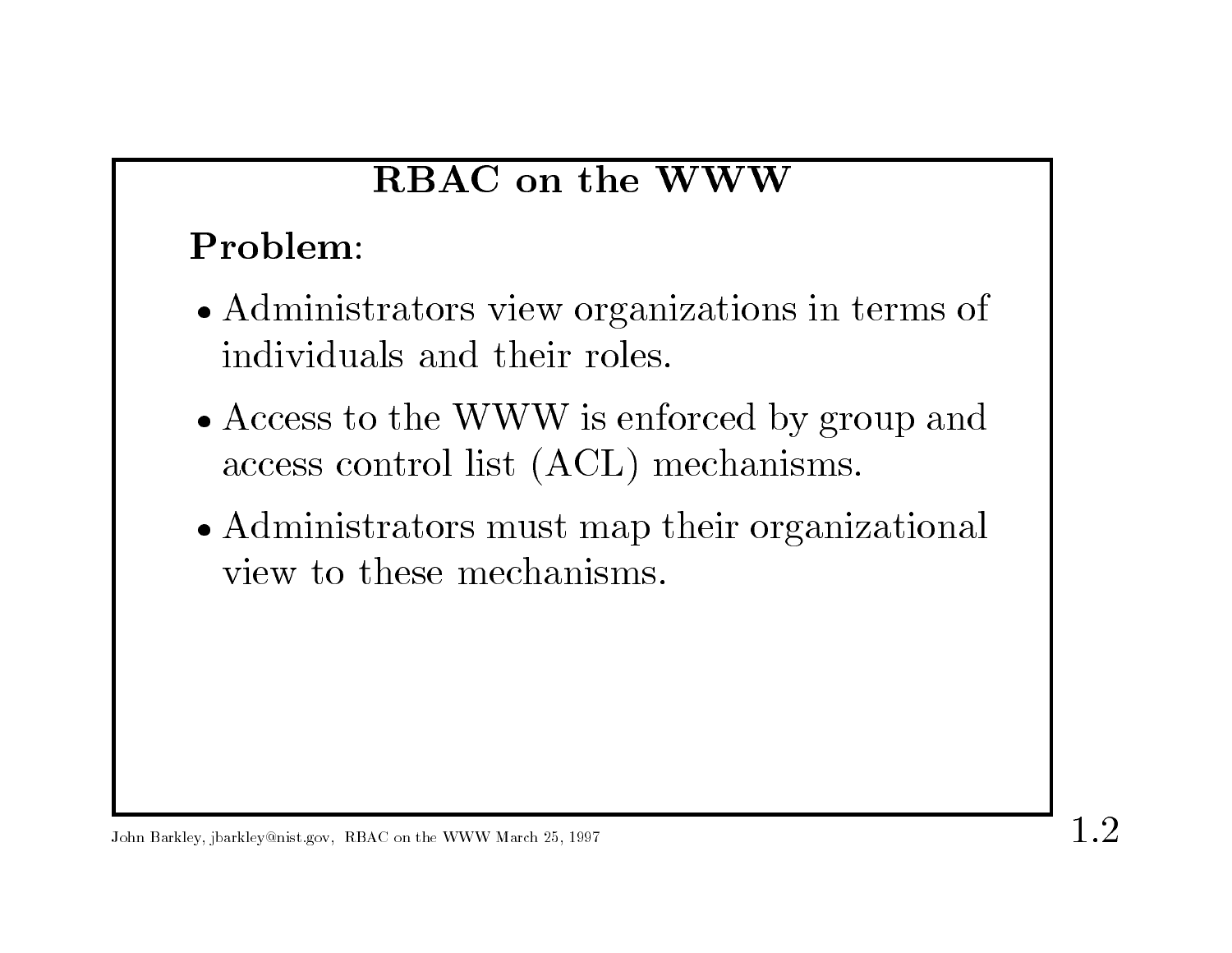## RBAC on the WWW

Solution: role based access control

- Solution: role based access control<br>• Access based on user's organizational role, Access based on user's organ<br>e.g., doctor, nurse, bank teller.
- e.g., doctor, nurse, bank teller.<br>• Higher level of abstraction compared to commonly used access control mechanisms, e.g., MLS.
- An administrators organizational view IS the access control mechanism.
- An administrators organizational view 15 the<br>access control mechanism.<br>• => RBAC valuable for "intra-net" enterprise<br>use of WWW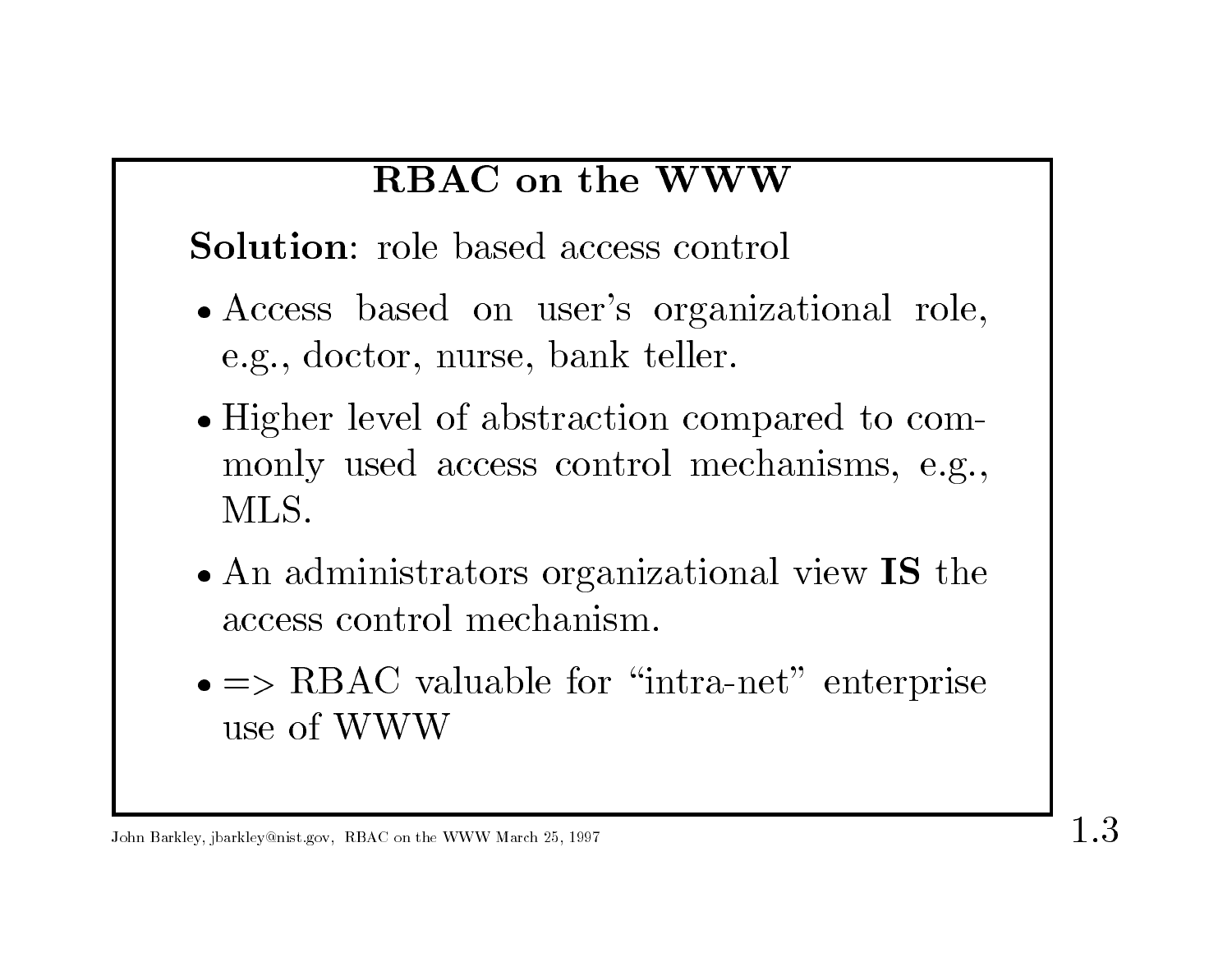## Security Administration with RBAC

- For each role: assign privileged operations, e.g., Doctor: prescribe\_drugs, order\_tests.
- e.g., Doctor: prescribe\_drugs, order\_tests.<br>• To give privileges to a user: assign role(s) to To give privileges to a user: assign role(s) to user, e.g., Milken: broker, bond\_dealer, crook.
- user, e.g., Milken: broker, bond\_dealer, crook.<br>• To remove a user's privileges: remove role(s) from user, e.g., Milken: crook.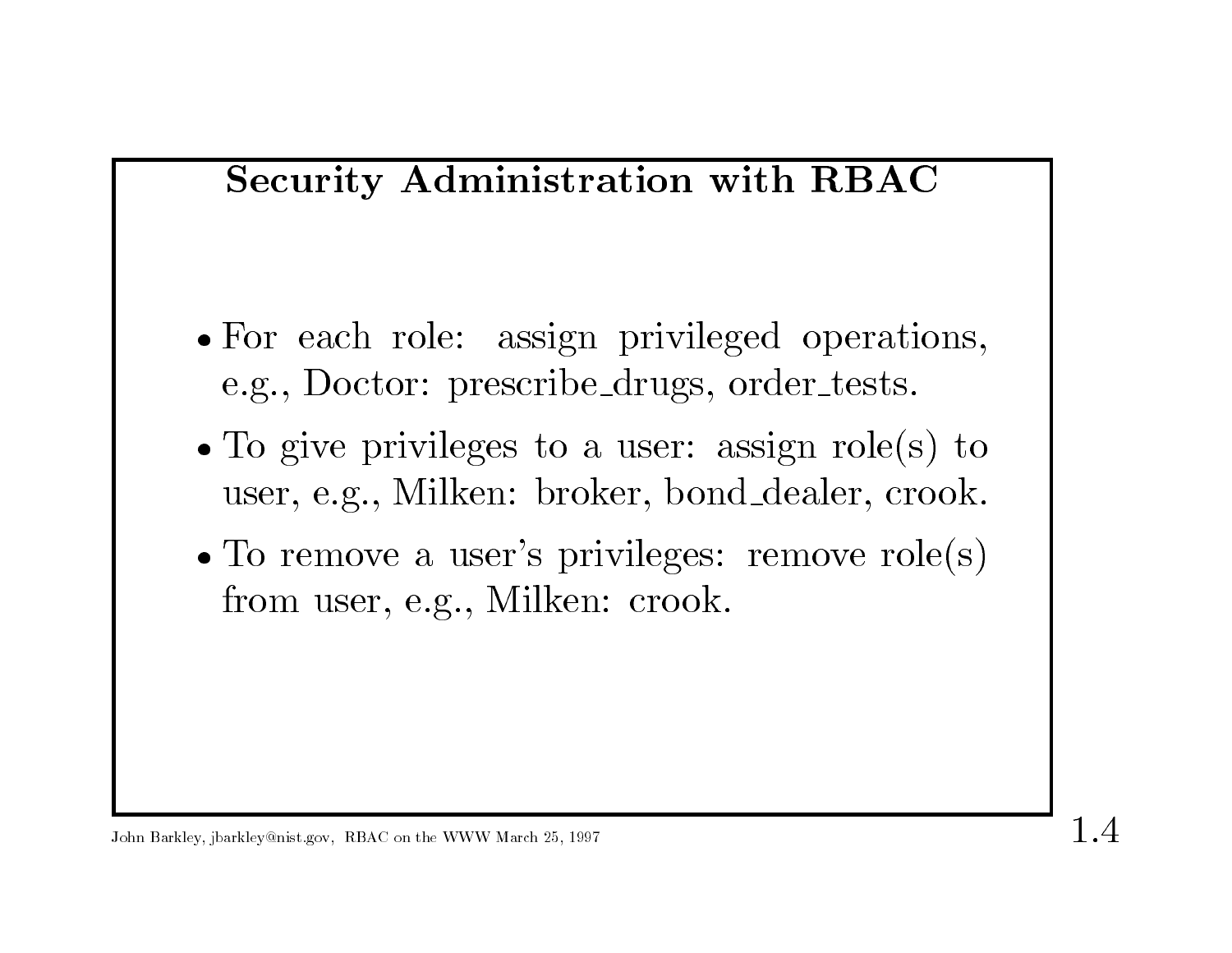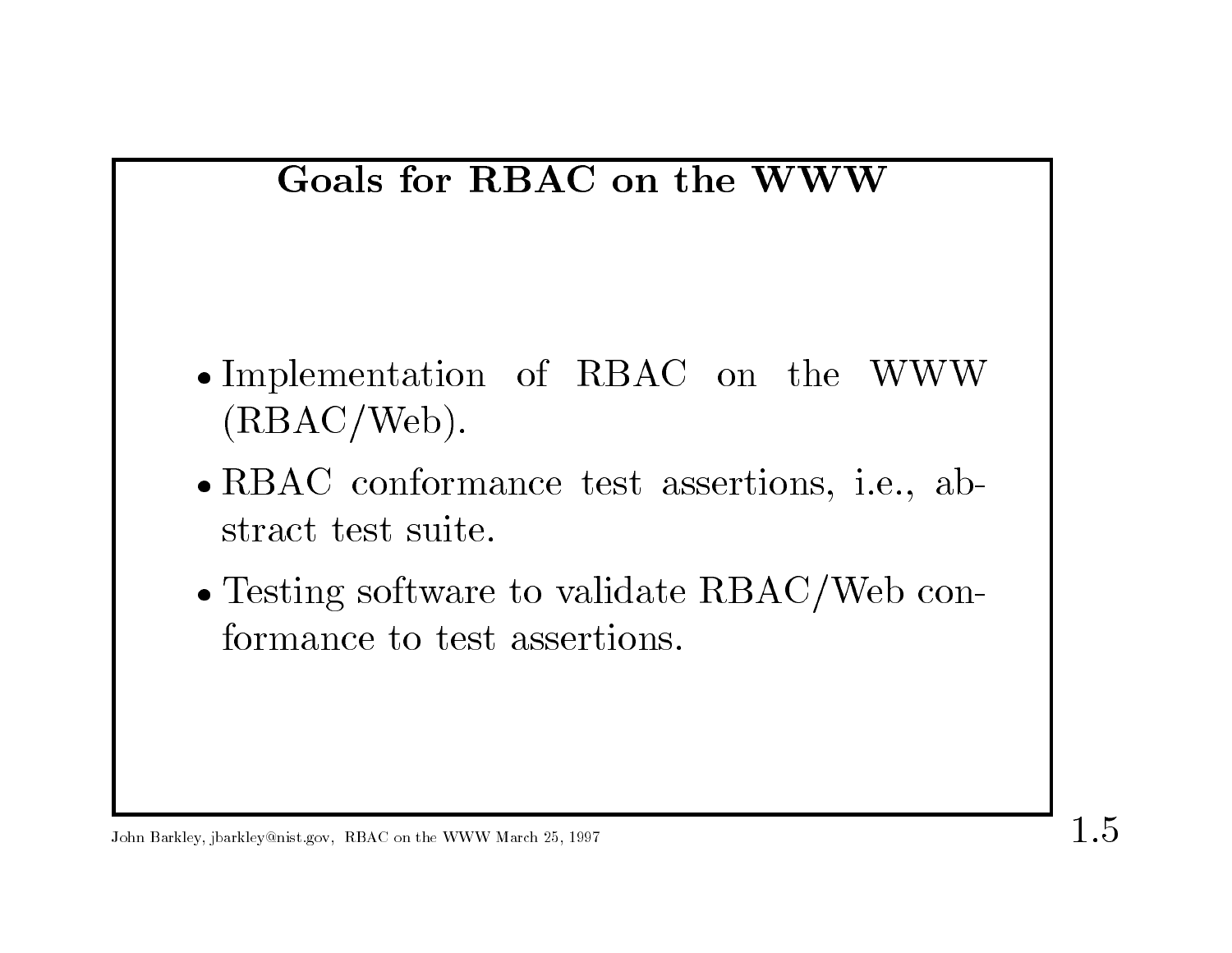# Prior NIST RBAC Activities

- Prior NIST RBAC Activities<br>• NIST developed first formal, general model of NIST<br>RBAC RBAC<br>• NIST work cited as "closest prior art" in
- RBAC<br>NIST work cited as "closest prior art" in<br>IBM's patent application for IBM version of IBM's patent application for IBM version of RBAC
- � Sybase implementing RBAC based on NIST papers � NIST implemented RBAC on NSA's Synergy
- papers<br>NIST implemented RB*I*<br>secure operating system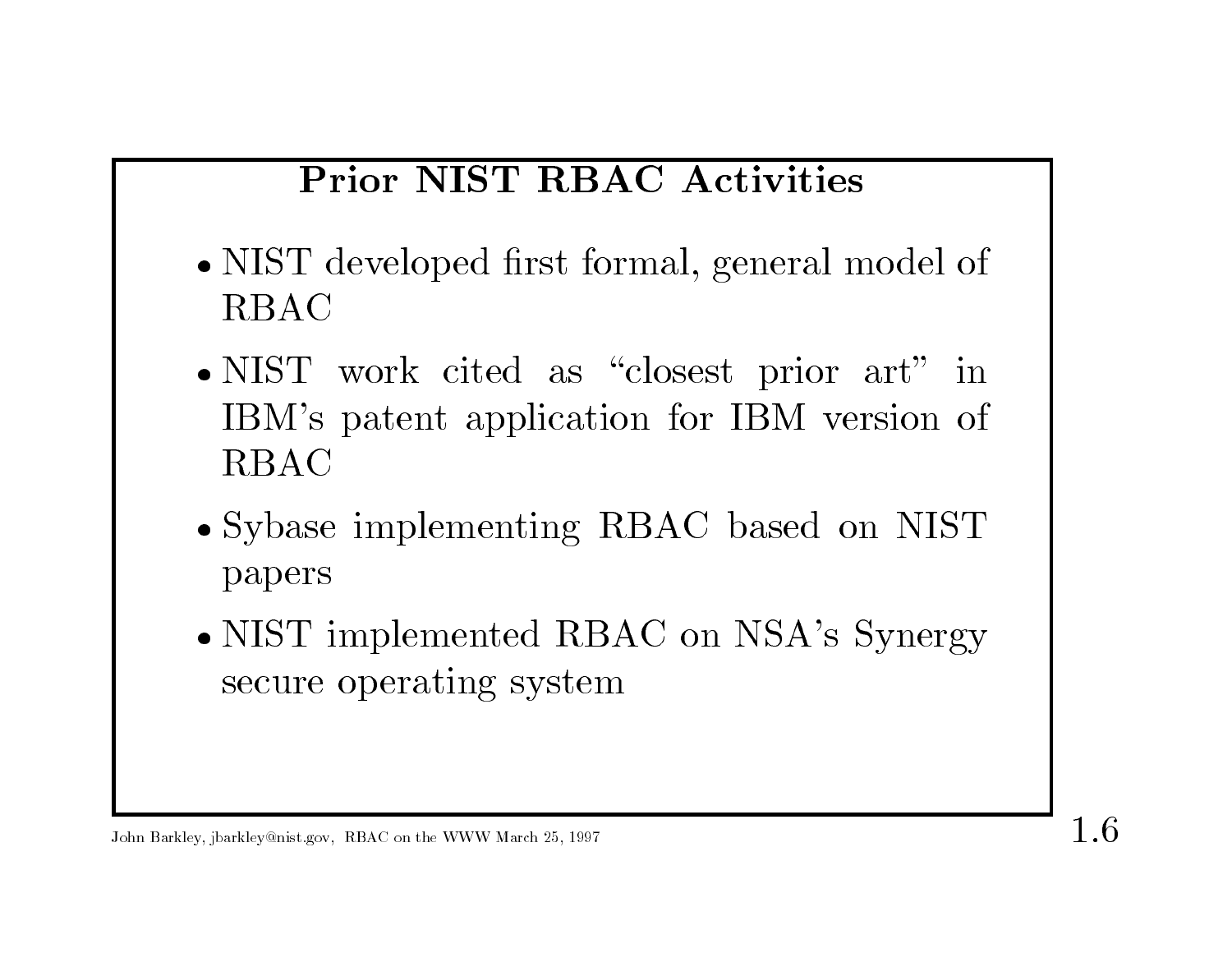# NIST RBAC Model (Ferraiolo,Kuhn,Cugini)

- � Users are associated with role(s), e.g., Koop: doctor.
- � Roles are associated with privileged operation(s), e.g., doctor: prescribe drugs, order tests.
- A user has access to a privileged operation A user has access to a privileged operation<br>only if the user has an authorized role which only if the user has an authorized role which is associated with that privileged operation.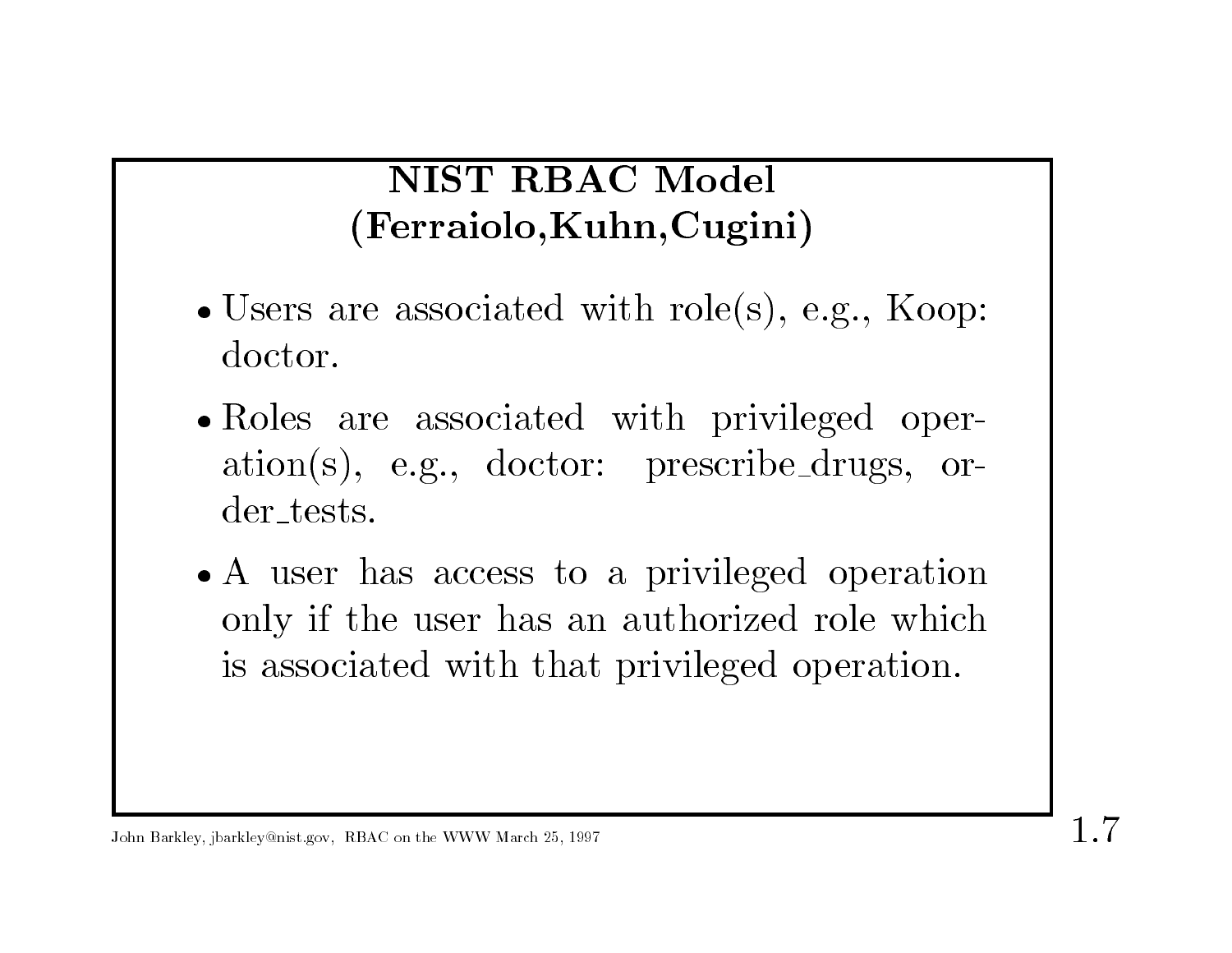#### NIST RBAC Model: Role Relationships

- Roles may be related hierarchically, e.g.,  $surgeon \rightarrow doctor.$
- Roles may have conflict of interest relationships:
	- ${\rm ships:}\ -{\rm Static}\ \ {\rm Separation}\ \ {\rm of}\ \ {\rm Duties}\ \ ({\rm SSD}),\ \ {\rm e.g.},$ Static Separation of Duties (SSD), e.g., comptroller and auditor cannot be authocomptroller and auditor cannot be authorized for the same user. %rized for the same user.<br> - Dynamic Separation of Duties (DSD), e.g.,
	- Dynamic Separation of Duties (DSD), e.g., teller and account holder can be authorized teller and account\_holder can be authorized<br>for the same user but cannot both be active.
- The number of users authorized for a given role may be limited by the cardinality of that role, e.g., president has cardinality one.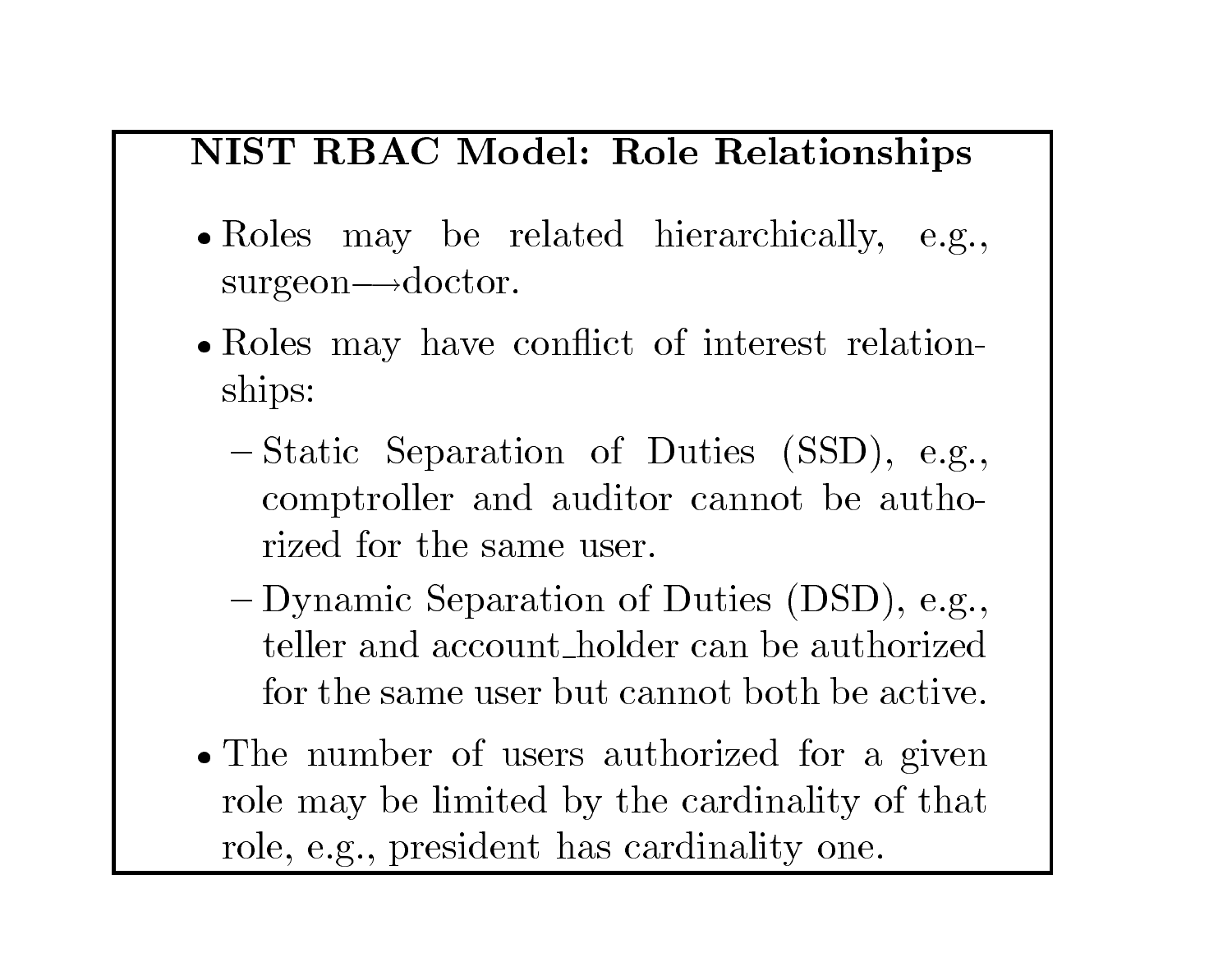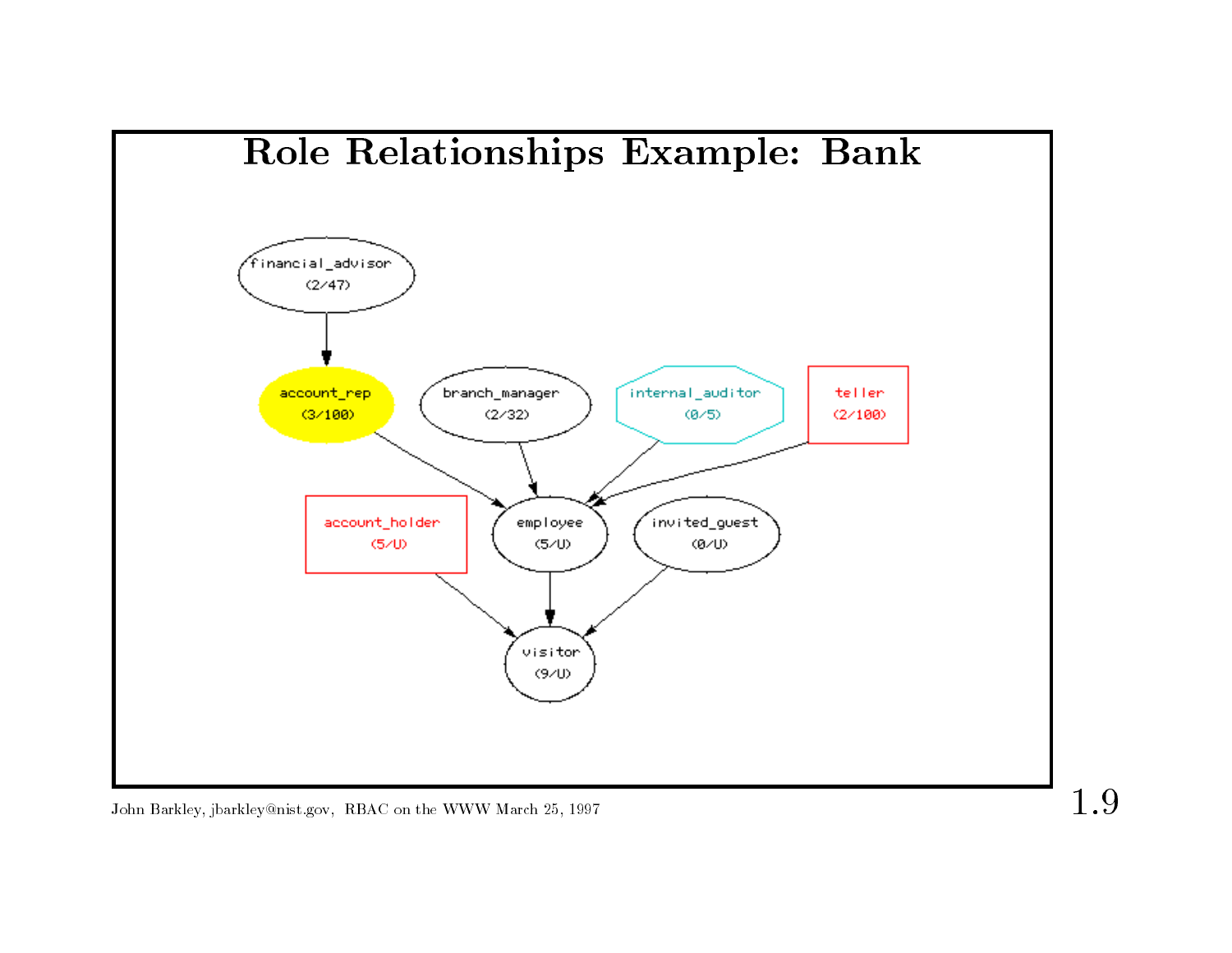# RBAC/Web Implementation

- RBAC/Web Implements<br>• Uses existing WWW technology.
- � Can be used with any browser.
- Can be used with any browser.<br>• Can be used with any authentication mechanism, e.g., SSL, SHTTP, PCT.
- � Privileged operations are HTTP methods, e.g., GET, POST, PUT.
- e.g., GET, POST, PUT.<br>• Available for Unix (e.g., Netscape, Apache) and Windows NT (e.g., IIS, Website).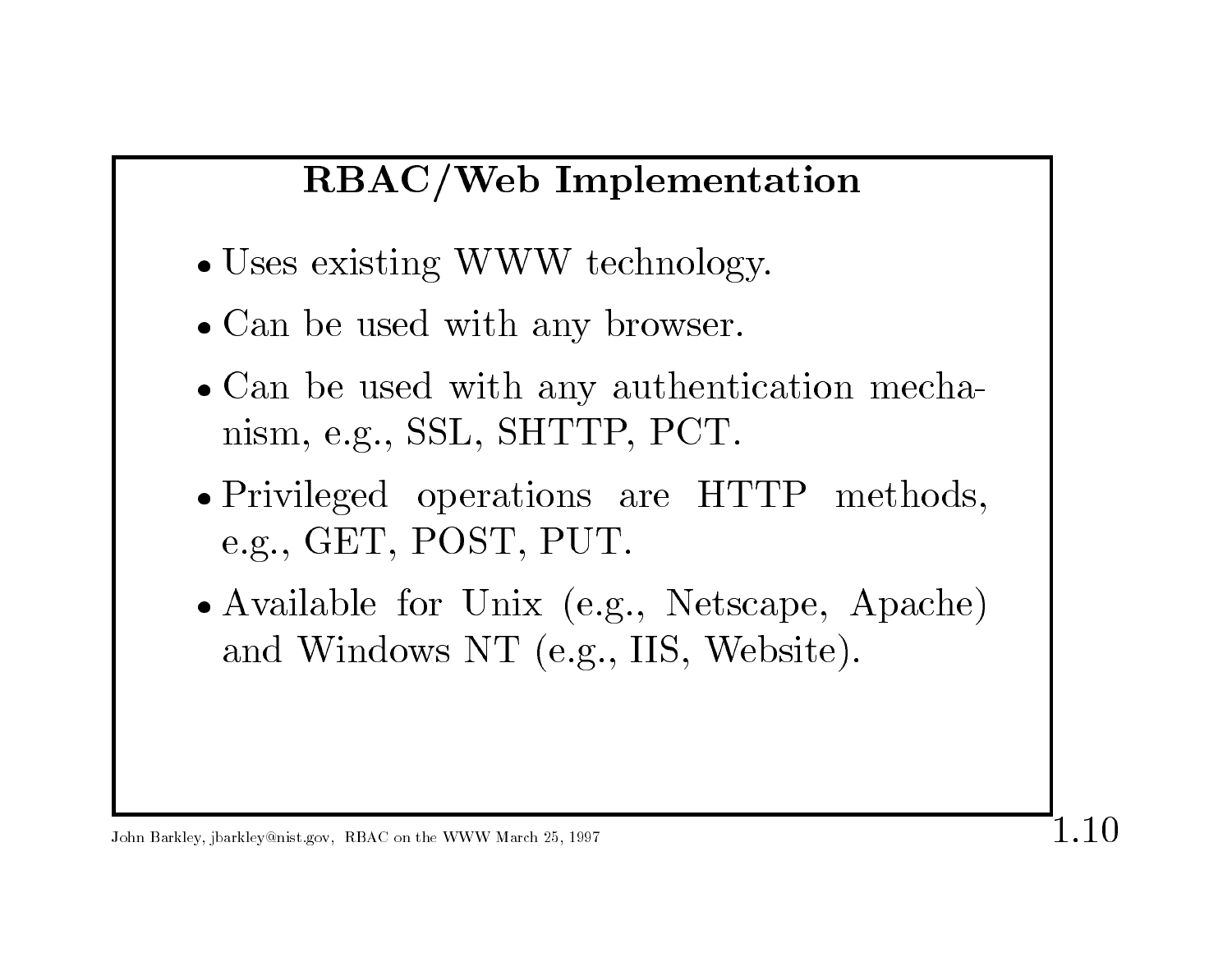## End User Scenario

- Establishes authentication session.
- � Establishes active role set (ARS) for RBAC Session:
	- If no DSD, then RBAC Session automatically becomes only possible ARS. cally becomes only possible ARS.<br>  $-$  If DSD, then end user chooses ARS for
	- cany becomes of<br>If DSD, then<br>RBAC Session.
- RBAC Session.<br>• Accesses URLs normally subject to ARS.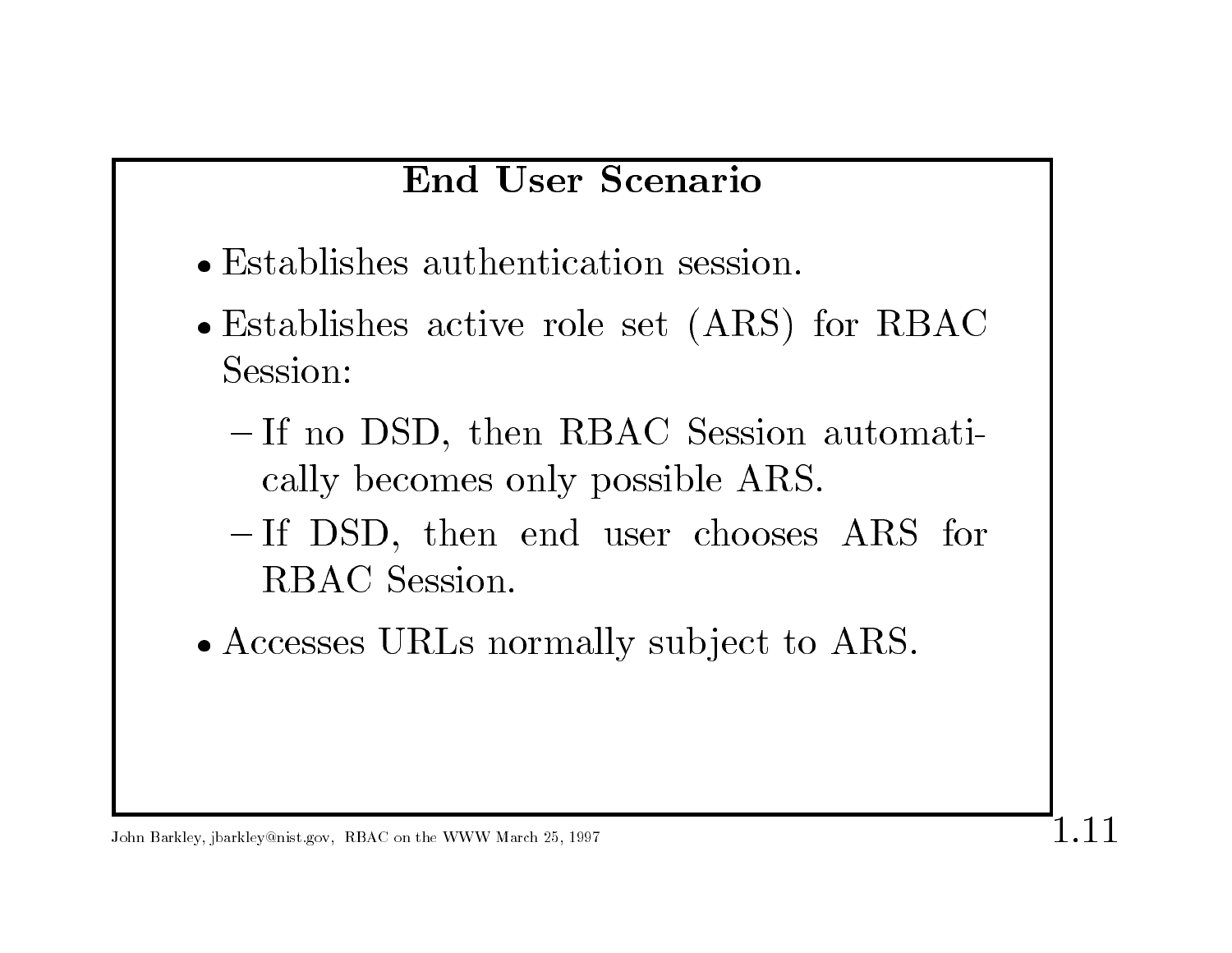## Admnistrator Scenario

- � Defnes roles and their hierarchy, SSD, DSD, Defines roles an<br>and cardinality.
- and cardinality.<br>• Defines mapping from URLs to files.
- Assigns to each file the HTTP method(s) and role(s) permitted to perform those method(s).
- Assigns role(s) to each user (authorized roles Assigns role(s) to each user (authorized roles<br>become assigned roles plus roles inherited<br>from the assigned roles).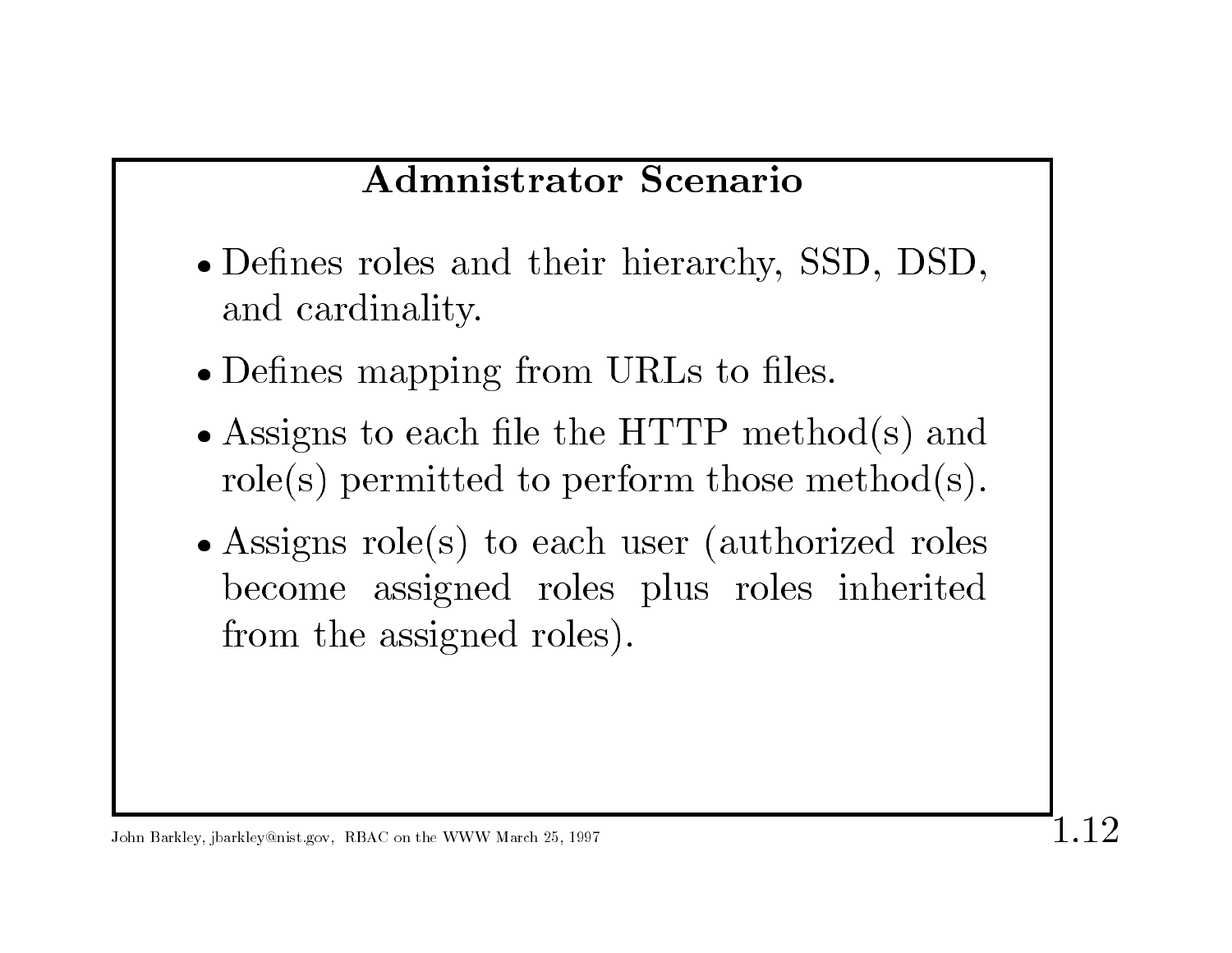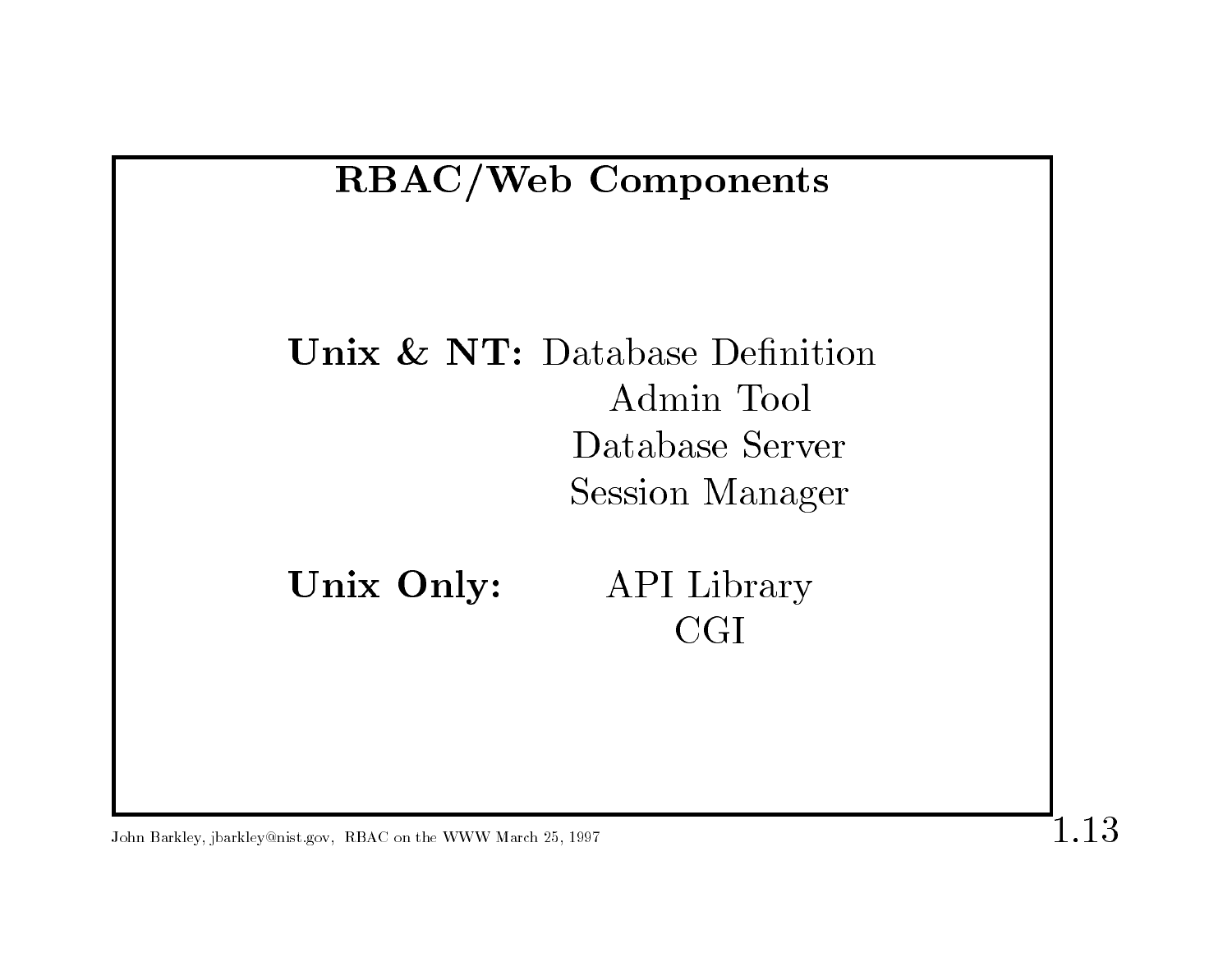# RBAC/Web Database Defnition

Data sets which specify:

- � Association between users and their roles.
- Role hierarchy.
- SSD relationships.
- DSD relationships.
- $\bullet$  ARSs.
- DSD relationships.<br>• ARSs.<br>• Association between WWW server files, • Association between WWW<br>HTTP methods, and roles.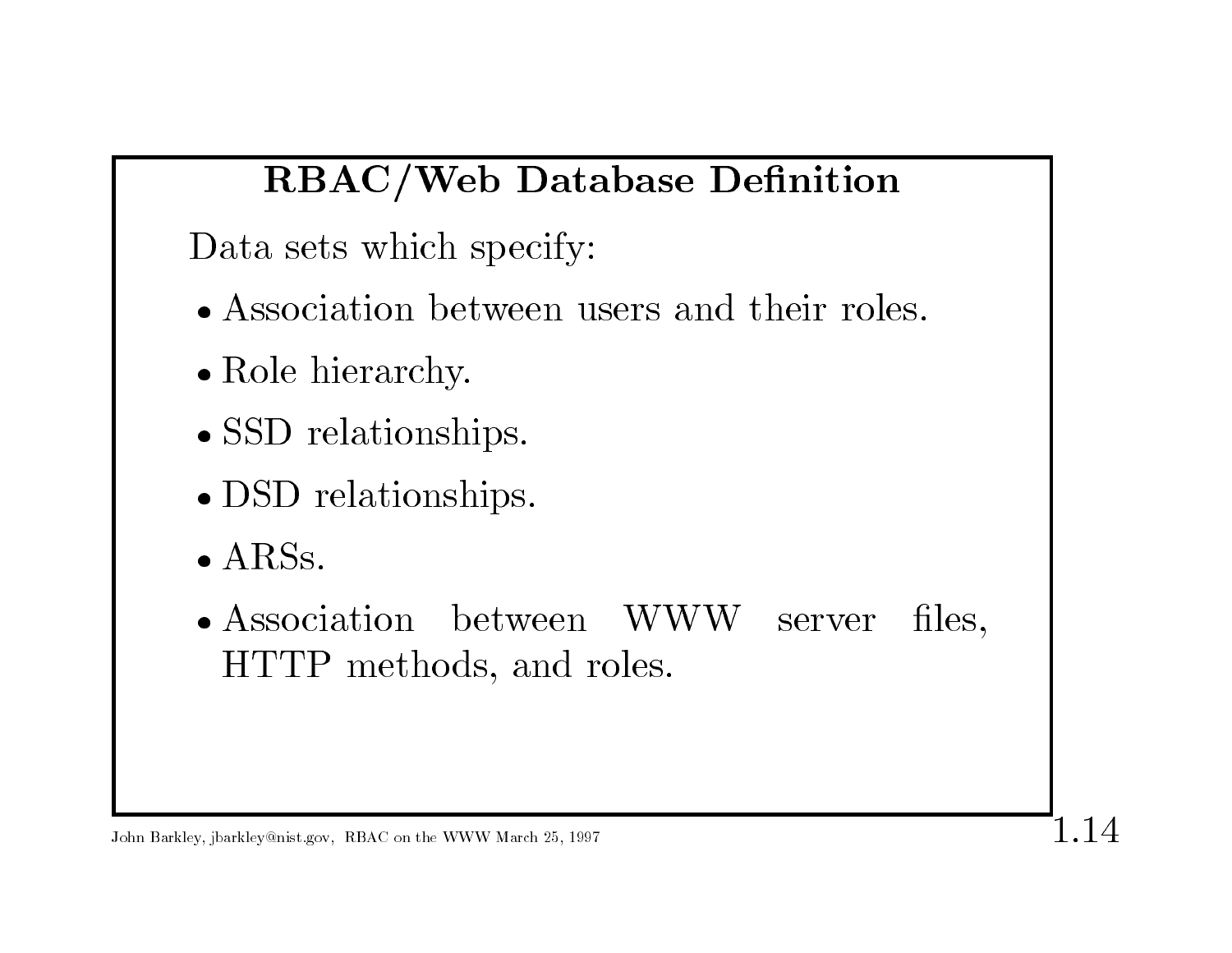# RBAC/Web Admin Tool

- RBAC/Web Admin Tool<br>• Accessed by means of a WWW browser. • Accessed by means of a<br>• Creates users and roles.
- 
- Creates users and roles.<br>• Associates users with roles and roles with HTTP methods applied to fles.
- � Specifes role relationships, i.e., hierarchy, SSD, DSD.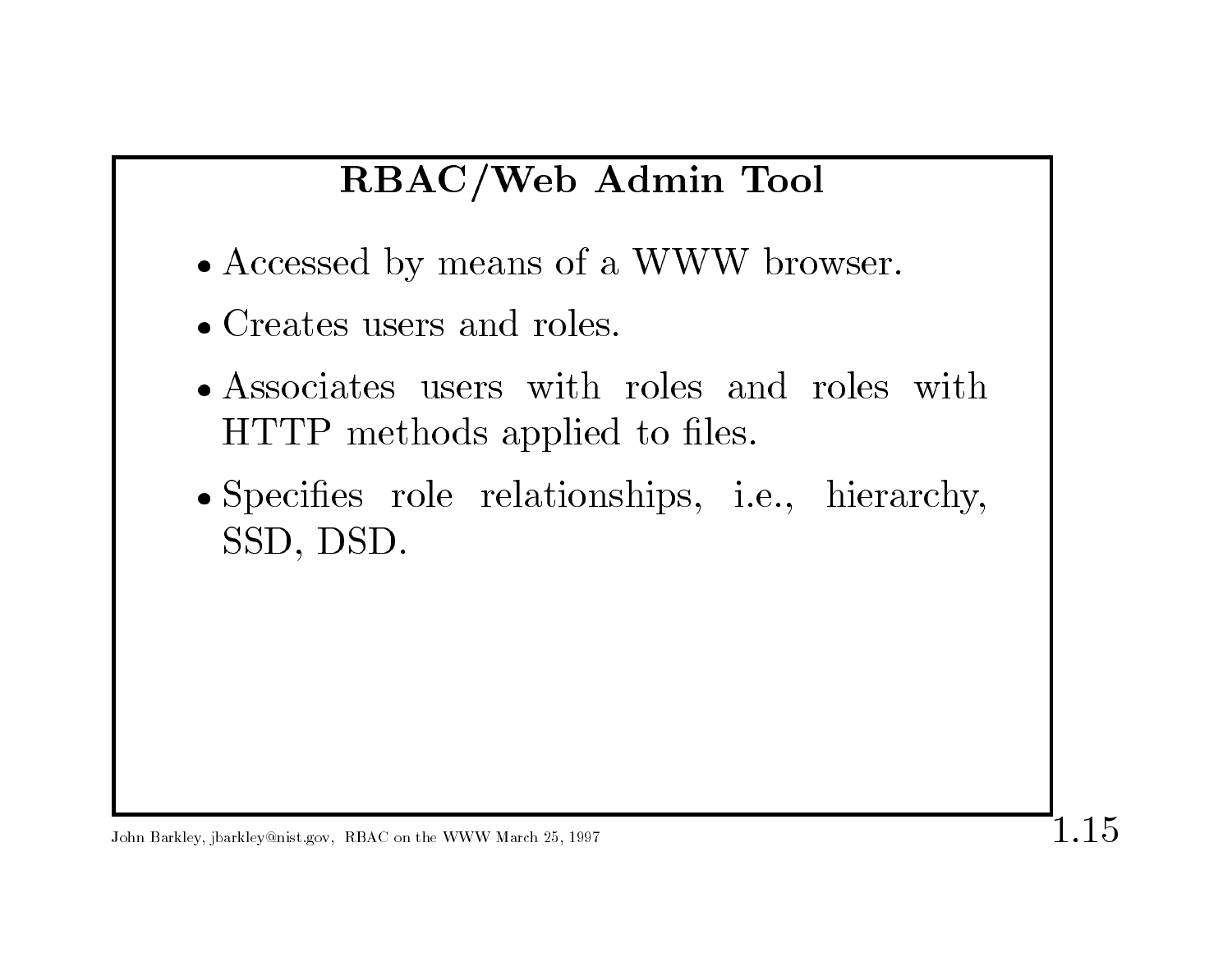

- � Hosts the authoritative copies of the data sets Hosts the authoritative copies of the data set defining users, roles, and role relationships. • Hosts the authoritative copies of the data sets<br>defining users, roles, and role relationships.<br>• Notifies WWW servers to update their cached
- Notifies WWW servers to update their cached<br>copies of these data sets when authoritative copies of these data sets when authoritative copies change.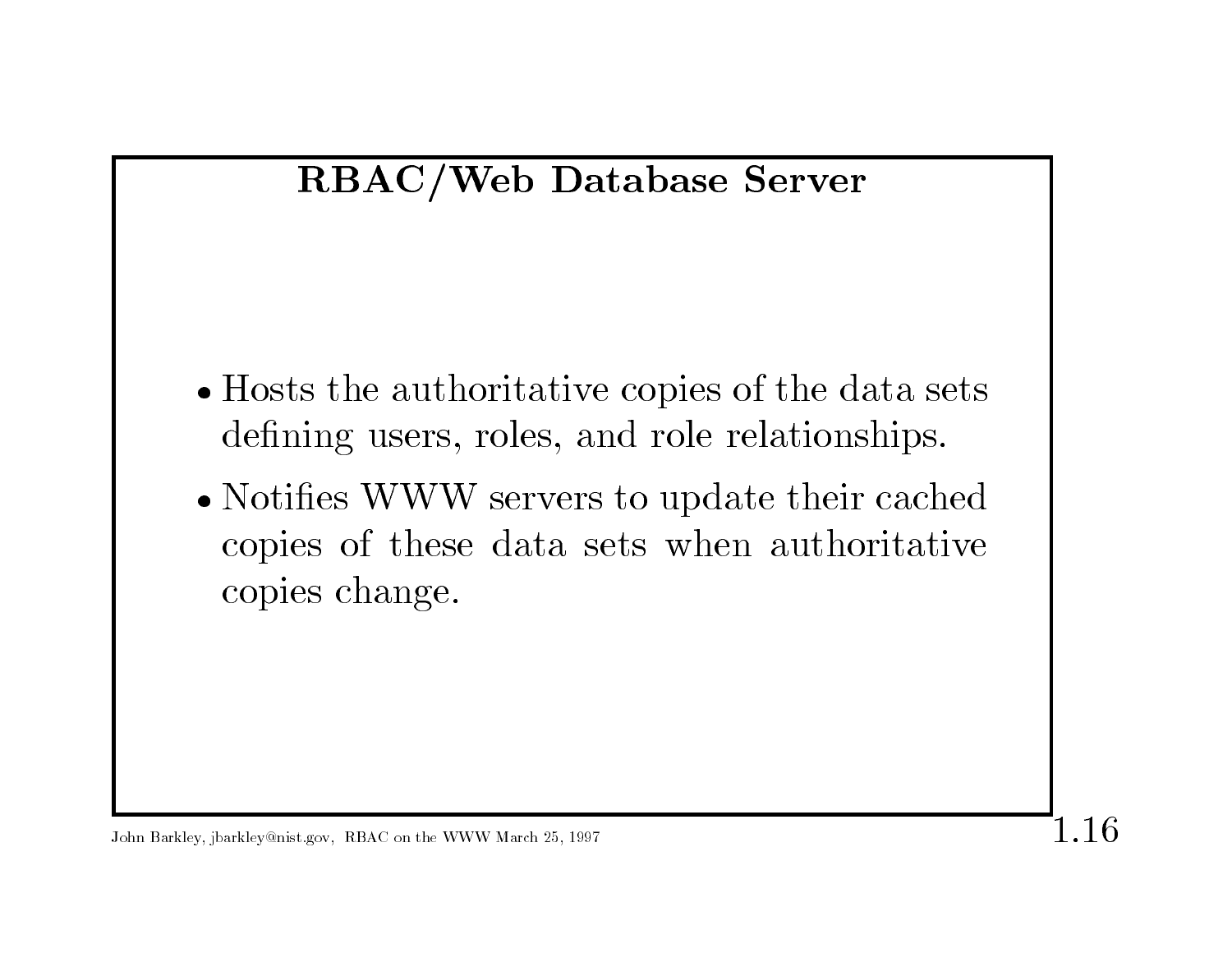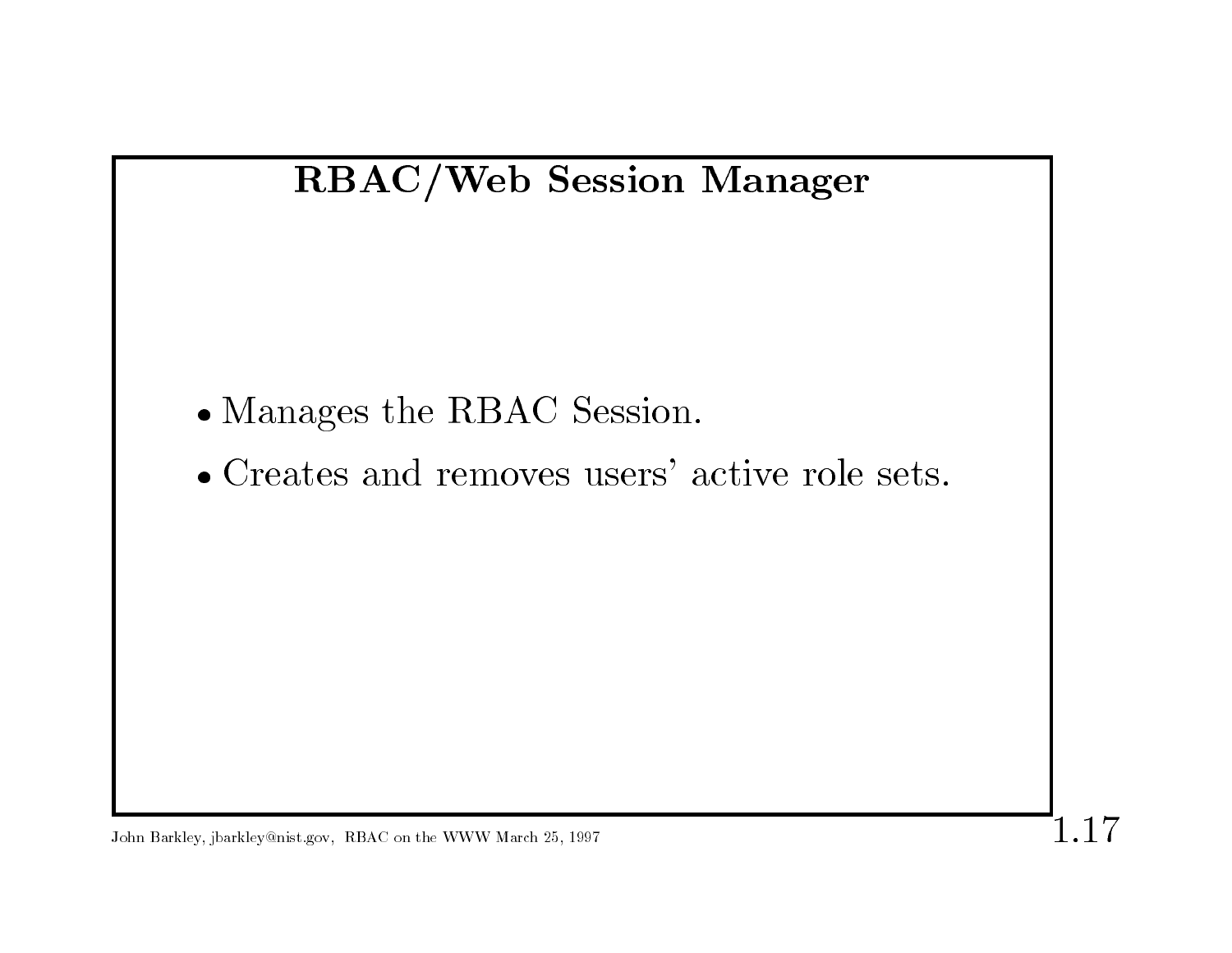